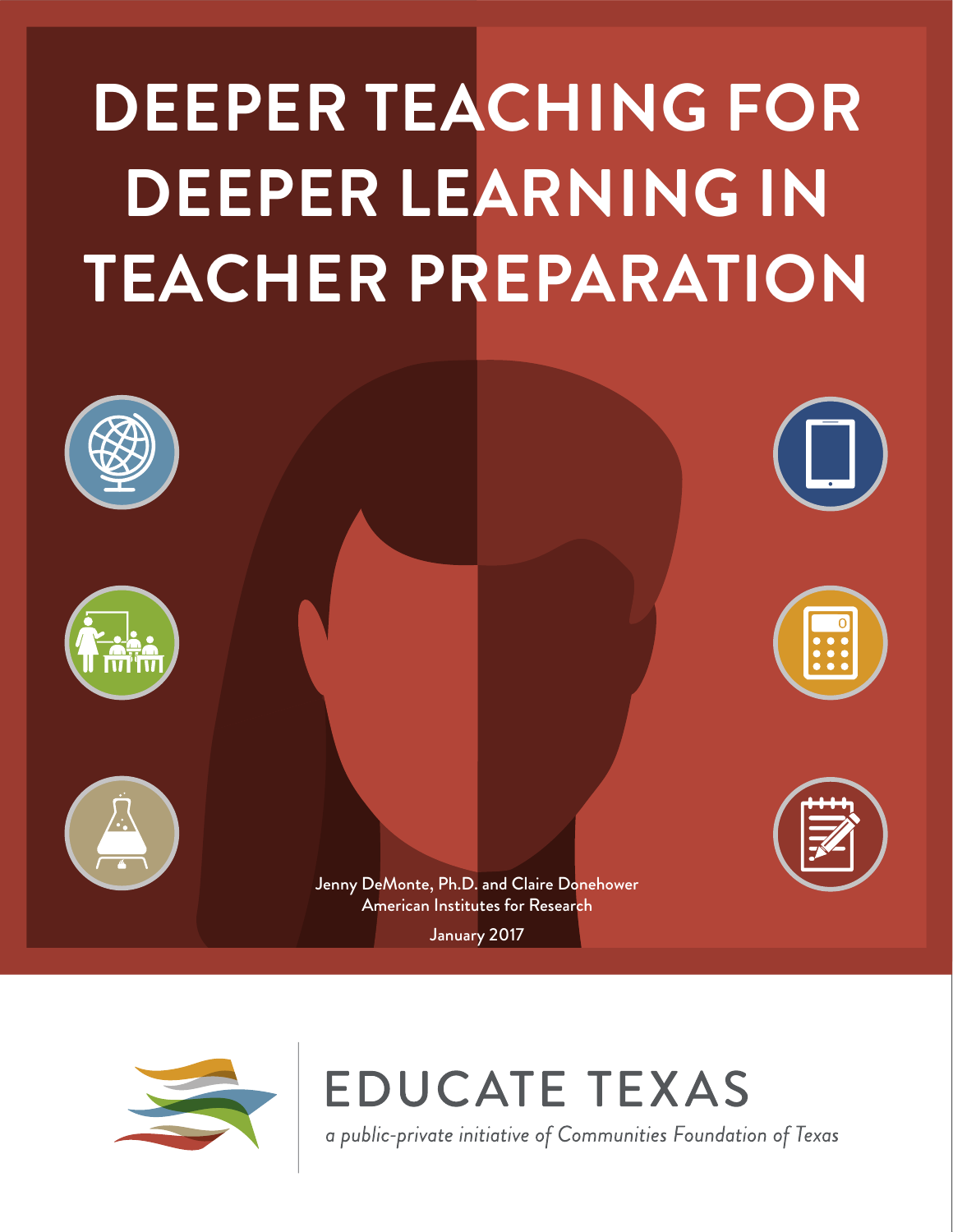# DEEPER TEACHING FOR DEEPER LEARNING IN TEACHER PREPARATION

**Vision:** *If our students need to experience deeper learning to be ready to succeed in the 21st century, then our teachers must be prepared to ofer the kind of deeper teaching that can support that learning.*

Leah Alcala always begins her eighth-grade mathematics classes with a warm-up problem. This is fairly common in mathematics classes. But what makes Ms. Alcala's class diferent is what she does with the students' answers to the warm-up problem.<sup>1</sup>

Rather than simply review how to solve the problem, Ms. Alcala gathers notecards on which students have written their solutions. She then sorts the cards into two piles: those with the correct solution and those with a mistake. She chooses one card from the mistake pile to show to the class. She calls it "My Favorite No."

Ms. Alcala writes on the board the solution on the "My Favorite No" card. She and the students look for what is correct in the solution. Then they identify the error and talk about alternatives that would have led to a correct answer. This simple warm-up becomes an exercise in deeper learning.

Ms. Alcala's teaching signals to students that mathematics is about more than getting a correct answer. She uses the warm-up as a way to share ideas about solving problems and about diferent ways to solve problems. The students deepen their knowledge of mathematics by sharing their critical thinking and ideas.

Ms. Alcala makes this kind of deeper teaching for deeper learning look easy. But this type of teaching can be challenging to many teachers, particularly beginning teachers. Ms. Alcala faces several unknowns in the warm-up lesson. She does not know what the students will offer as solutions so she cannot plan what she will say. The students might not be able to analyze the mathematics involved in her Favorite No, or be able to describe what happened that led to the incorrect answer. She has to manage those unknowns and keep the lesson focused on problem solving.

Because few teachers experienced deeper learning and teaching when they were students in school, learning how to do this kind of teaching is a new skill for many of them. To meet this challenge, teacher educators may have to upend their typical structures and coursework to find better, innovative ways to help teacher candidates learn to teach deeply.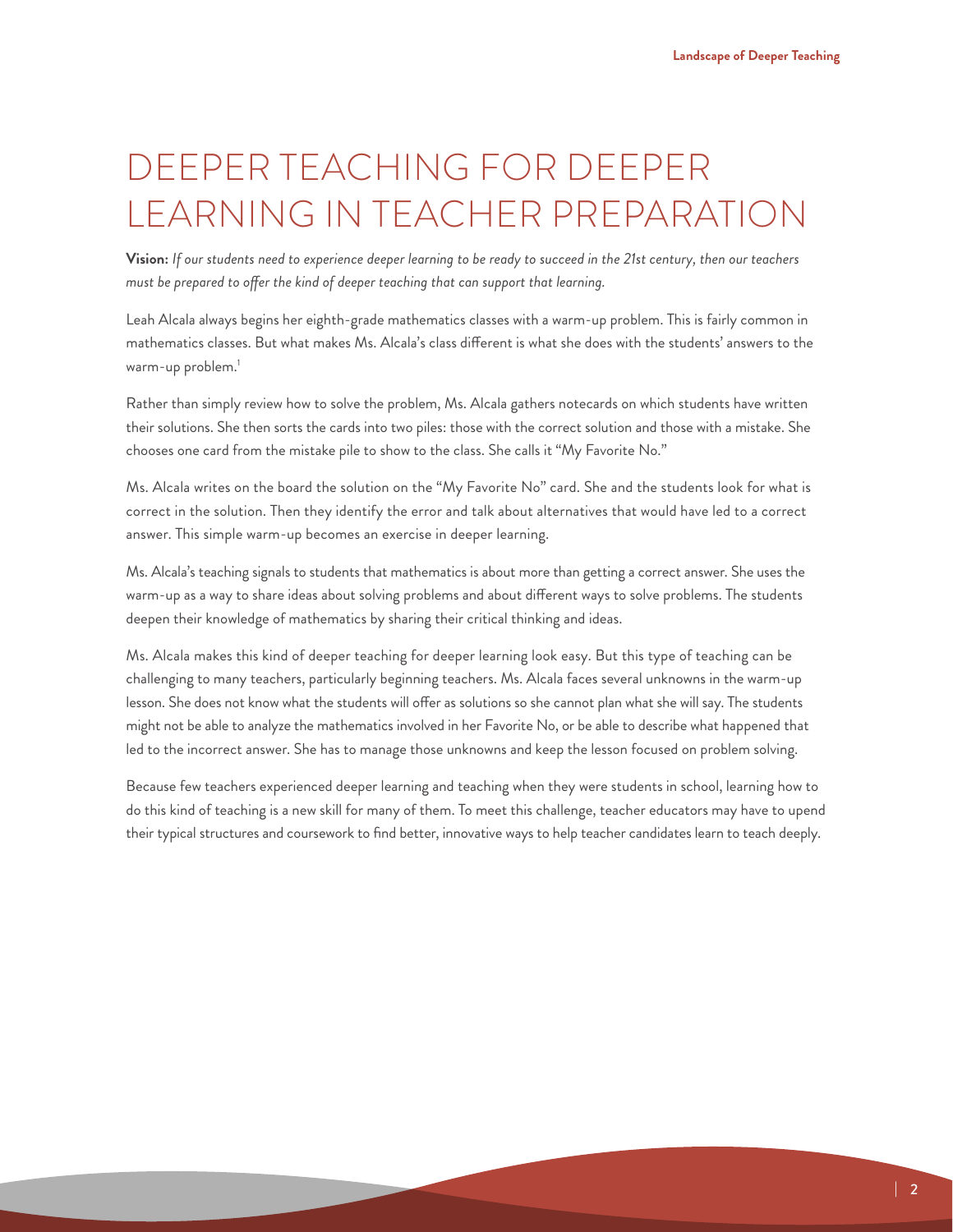# What Does Deeper Teaching Look Like?

The National Research Council synthesized a lot of research on how humans learn and then used the resulting guiding principles to examine effective teaching.<sup>2</sup> Author Magdalene Lampert identified three principles of deeper teaching.

Teachers must:

- **Understand the knowledge and experiences that students bring to the classroom**
- Help students to integrate what they have learned with new ideas and transfer their knowledge to new situations
- **Support students' capacity to become aware of and engaged in their own learning and ability to decide whether** their answers make sense<sup>3</sup>

To do this, teachers have to consider how they think about knowledge. Is knowledge a fixed set of ideas that teachers must transmit to students? Or is knowledge built by teachers and students together? David K. Cohen compares possible assumptions about knowledge and the kind of activities in which teachers might engage in factual versus deeper learning (Table 1).4 Through deeper teaching, teachers work directly with students to activate their thinking and help them to construct knowledge.

| <b>Type</b><br>of Teaching | <b>Teacher's Views</b><br>of Knowledge                                                                                  | <b>Teacher Explores</b><br><b>Student Knowledge</b><br><b>Indirectly</b>                                                                                                                                                                                                                             | <b>Teacher Explores</b><br><b>Student Knowledge</b><br><b>Directly</b>                                                                                                                                                                                    |
|----------------------------|-------------------------------------------------------------------------------------------------------------------------|------------------------------------------------------------------------------------------------------------------------------------------------------------------------------------------------------------------------------------------------------------------------------------------------------|-----------------------------------------------------------------------------------------------------------------------------------------------------------------------------------------------------------------------------------------------------------|
| <b>Factual teaching</b>    | Teacher views knowledge<br>as fixed and searches<br>for congruence between<br>student knowledge and<br>fixed knowledge. | The teacher uses<br>multiple-choice tests,<br>homework, handouts<br>in class, and similar<br>devices to probe student<br>knowledge. The teacher<br>requires little interactive<br>skill and little knowledge<br>of exploratory techniques.                                                           | The teacher uses simple<br>questions or formal<br>recitations to probe<br>students' knowledge.<br>Teachers need some<br>interactive skill and<br>knowledge and some<br>capacity to frame<br>questions and quickly<br>assess answers.                      |
| Deeper teaching            | Teacher views knowledge<br>as the outcome of<br>inquiry and searches<br>for indications of<br>minds at work.            | The teacher uses essays,<br>journal writing, and the<br>like to explore what<br>students know and how<br>well they can explain<br>it. The teacher needs<br>considerable specialized<br>knowledge of the subject<br>to ask good questions and<br>to respond thoughtfully to<br>answers from students. | The teacher uses<br>discussions, debates,<br>extended colloquies, and<br>other direct discourses<br>to probe what students<br>know. Teachers require<br>considerable knowledge of<br>the material, interactive<br>skills, and ways to combine<br>the two. |

#### **Table 1. Perspectives on knowledge and how they influence teaching, by type of teaching**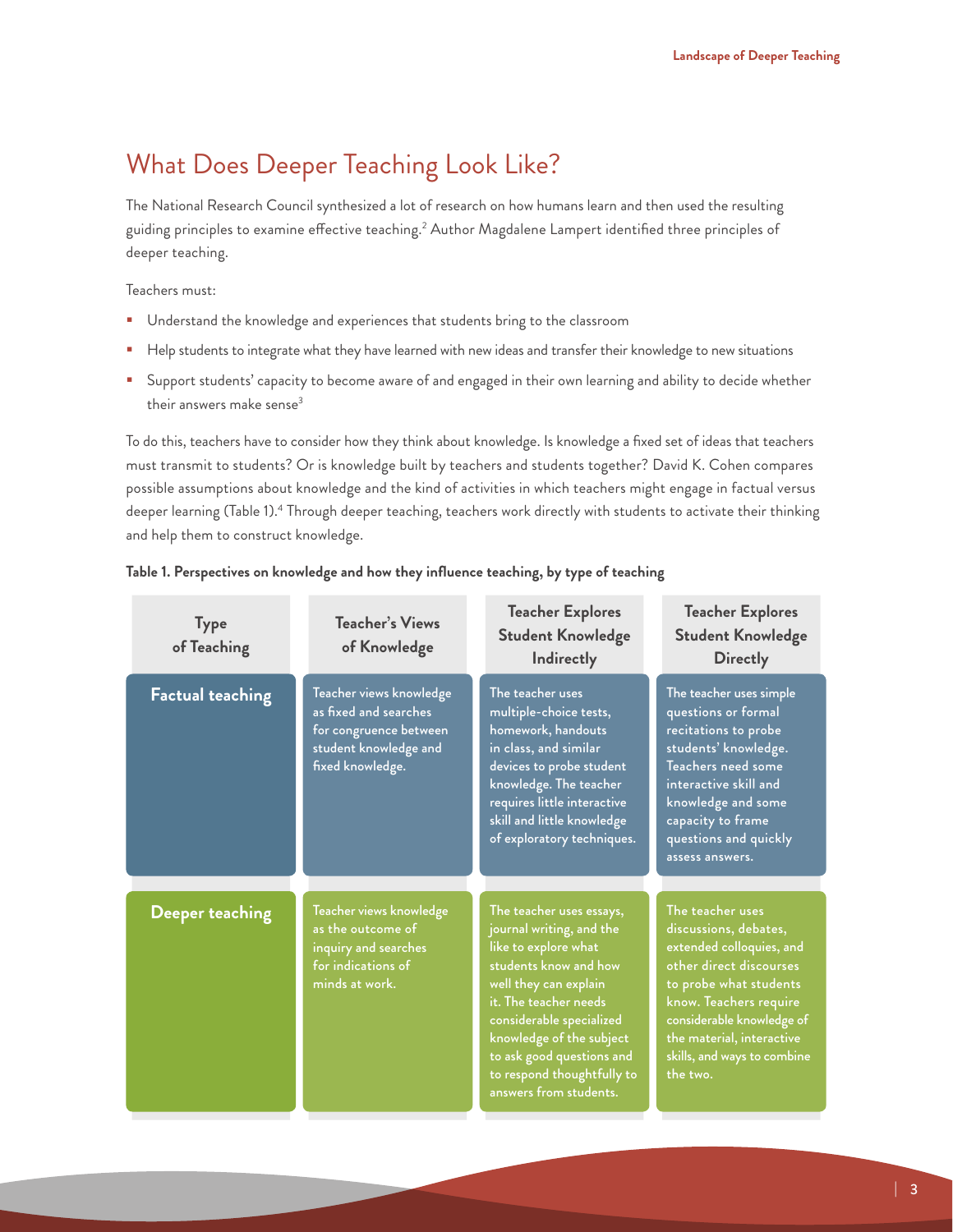The example of Leah Alcala's classroom reveals an instructional practice that is part of deeper teaching. In her classroom, an incorrect solution may be more valuable than the correct one because it provides an opportunity for meaningful discussion. Students share what they know with the teacher and other students to surface their ideas about mathematics. Ms. Alcala stresses the importance of understanding incorrect solutions as a way to help her students understand the mathematics that lead to the correct solution.

Her lesson also highlights another key feature of deeper teaching. Ms. Alcala does not just ask for answers to questions, creating a back-and-forth that is a familiar part of many classrooms. Instead, she prods her students to explain their reasoning and ideas aloud and teaches them how to respond to other students.

# How Are Teacher Preparation Programs Helping Teacher Candidates to Teach Deeply?

Teaching is complex and challenging to everyone, most certainly to new teachers. Moving from being a new teacher candidate to a competent classroom teacher is not easy. TeachingWorks, at the University of Michigan School of Education, has identified 19 high-leverage, fundamental skills that all new teachers need before they enter the classroom. These skills are based on research and clinical experience.<sup>5</sup> Some of the skills, such as eliciting and interpreting student thinking, are the tenets of deeper teaching.

The skills may seem simple, like facilitating a group discussion. But they lead directly to the kind of collaborative, knowledge building that is critical to deeper teaching. Some preparation programs find it challenging to design and oversee a high-quality student teaching experience, which is the part of clinical training when teacher candidates take over a classroom while being supervised by a classroom teacher. But veteran teachers who might serve as mentors often do not have any experience with deeper teaching or have not been trained to deliver it. Thus, teacher preparation programs see real value in training the mentors and supervising teachers who work directly with student teachers. Preparation programs are ofering training and support on deeper teaching to experienced teachers before a teacher candidate is placed in their classrooms. Often, mentor training programs, which are typically ofered in the summer before the teacher has a candidate assigned, are created and delivered by the preparation program faculty who will also be supervising the teacher candidates.

Many preparation programs are also improving other features of student teaching. For example, the National Center for Teacher Residencies partners with school districts to pair a teacher candidate with a mentor teacher for an entire school year. This yearlong training puts teacher candidates in classrooms at least four days a week.<sup>6</sup> The strong partnership between the preparation program and the school district allows for training that is tightly focused on what candidates are learning and what feedback they receive. This focus more closely resembles medical training, whereby novice doctors learn in hospitals alongside practicing physicians. In this way, teachers learn how to teach.

Many teachers in the United States are prepared at schools of education in colleges and universities. Some of these preparation programs have also changed the way they organize clinical training. In the past, teacher candidates typically spent three or four semesters in education classes—taking courses at the university and then observing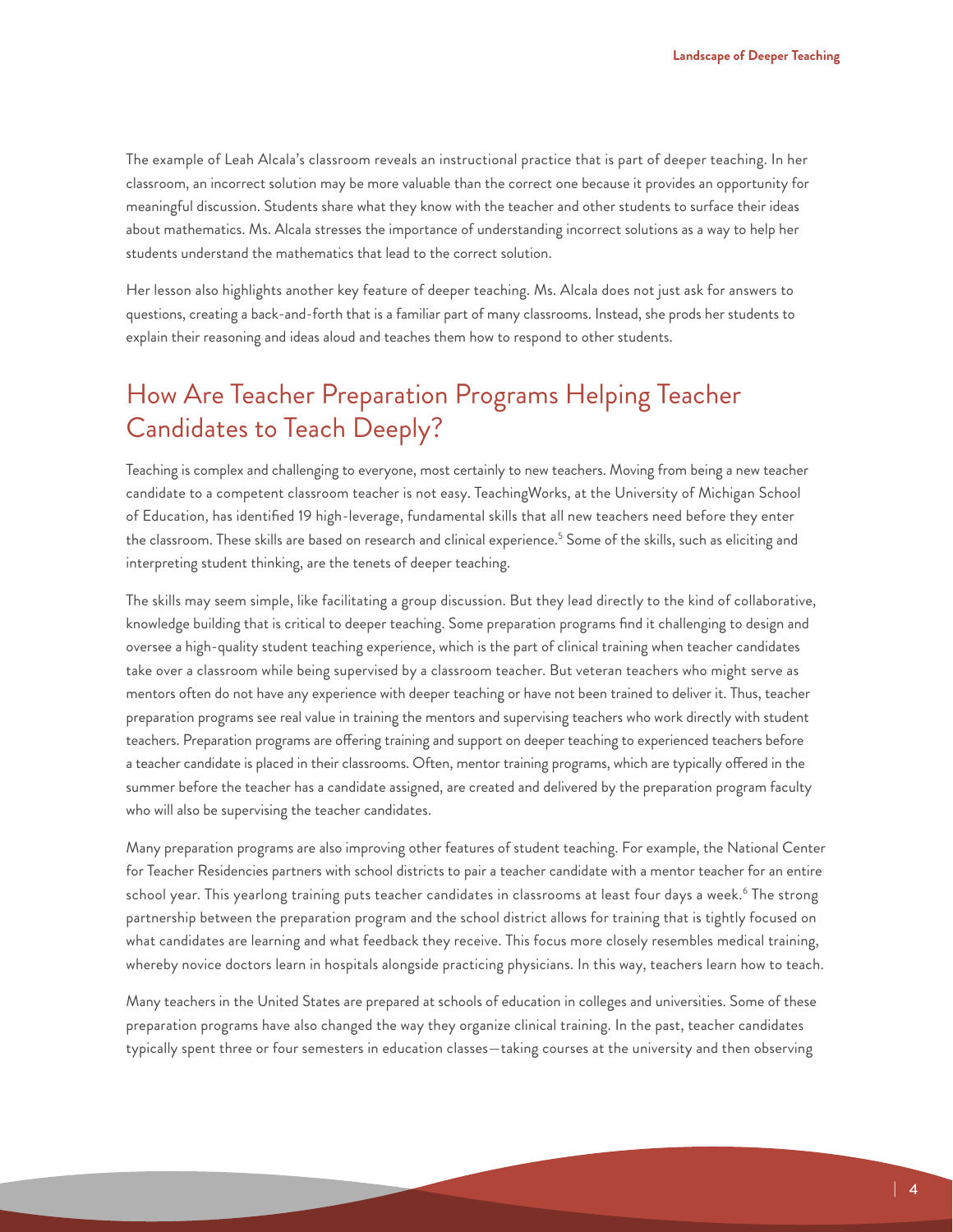in a school for a few hours a week. This would be followed by one semester of student teaching, working in a K–12 classroom alongside the mentor teacher. But recently, a number of traditional providers have moved their preparation programs into K–12 schools. Candidates take college coursework at the school. This allows them to move easily between preparation coursework and working in classrooms with students. Other preparation programs have changed the structure of how teacher candidates observe classrooms. Rather than observe one classroom for an entire semester, teacher candidates rotate through several classrooms. This allows them to observe instructional practices used by diferent teachers.

# Spotlights of Teacher Preparation Programs

Teacher preparation programs are designing and implementing innovative ways to ensure that new teachers have the skills they need for deeper teaching.



# **VOICES FROM THE FIELD** Faculty and teacher candidates dive into deeper teaching

The School of Education at Metropolitan State University of Denver focuses on deeper teaching. The faculty strives to embed constructive thinking and problem solving into coursework and assignments for their teacher candidates. To accomplish this goal, faculty members have created a culture of continuous improvement. "The expertise of faculty plays into their willingness to take risks and take a diferent approach rather than just disseminating information," said Dr. Roland Schendel, assistant professor.

- Faculty model the same deeper teaching techniques in their own interactions with teacher candidates.
- Faculty observe each other's teaching, just as they observe teacher candidates, to grow and improve from feedback.
- Past graduates open their classrooms to teacher candidates to offer a setting for learning to teach deeply, while still being supported by the teacher-of-record.

The goal is to ensure that all teacher candidates learn to teach project-based lessons, grounded in standards, that ask students to solve problems and ask questions. The highly collaborative environment encourages faculty members to problem solve with each other when a teacher candidate is struggling.

The university also works on strengthening relationships with community partners who share their real-world problems and needs. "Our faculty work with principals, teachers, and parents rather than superintendents, to get a sense of what is happening in the classroom," said Dr. Elizabeth Hinde, dean of the School of Education.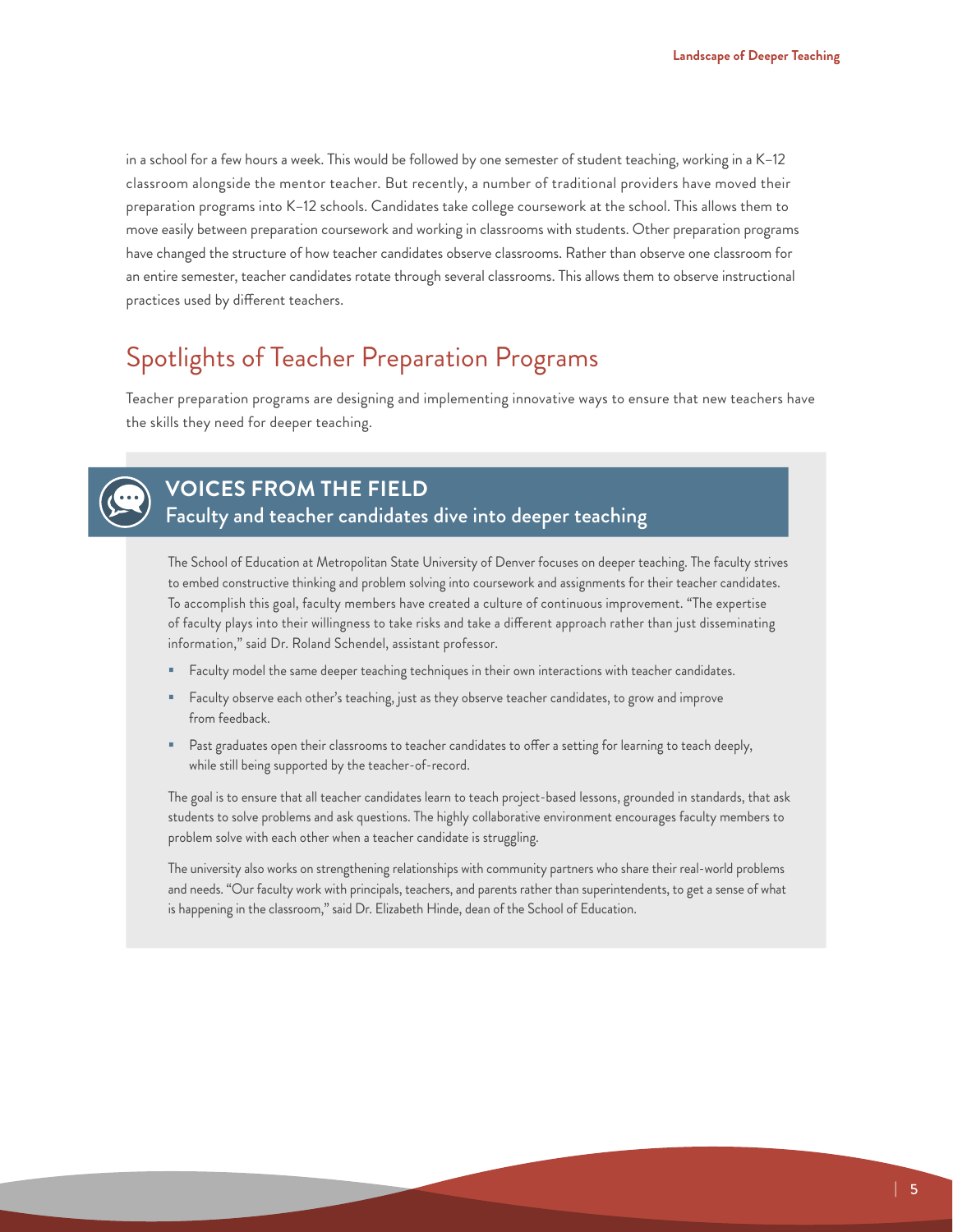

#### **VOICES FROM THE FIELD**

#### Collaborating in Tennessee to create a high-quality clinical program

Project Inspire in Hamilton County, Tennessee, designed its STEM teacher preparation program to reflect the model used to train physicians. The intensive, yearlong residency program places teacher candidates in high-needs classrooms, where they learn to teach alongside expert teachers. Residents enter the program with a bachelor's degree in a STEM field, and work four days per week in classrooms with their mentors. This rich field experience is enhanced by four semesters of rigorous coursework. Residents reflect and connect with each other and faculty during seminars on Fridays.

The mentors realized that many candidates enter the program with traditional ideas of what teaching should look like: lectures and tests. "We have to create opportunities for teachers to learn in a diferent manner," said Jill Reese, teacher residency site coordinator. That meant:

- Mentors teach an inquiry-based mathematics lesson to teacher candidates, often on their first day, to show them how to engage in deeper teaching.
- Teacher candidates often work through a student textbook to get a better understanding of what students might be thinking, and what errors students might make.
- Mentors lead the coursework that teacher candidates encounter, and they watch the candidates teach in the classroom.

Throughout the 15-month program, Project Inspire helps its teacher candidates connect theory and practice. From the first day, all of the training is designed to help new teachers engage in deeper teaching, address student misconceptions, and lead meaningful discussions with students.



# **VOICES FROM THE FIELD**

#### A residency program at a museum

The American Museum of Natural History (AMNH) in New York City runs a program that prepares secondary earth science teachers to problem solve in complex environments, like K–12 classrooms. The teacher candidates already hold a bachelor's degree in earth science. They start the program with a museum residency in the summer. Here, teacher candidates deliver inquiry-based instruction—alongside skilled curators—for small groups of students. During the fall and spring, they take part in coursework and school residencies in high-needs high schools in New York City or Yonkers. The program ends the following summer with a field-based research practicum.

The entire program prepares teacher candidates to offer deeper teaching; that is-

- Becoming skilled at planning and implementing project-based, hands-on activities that will support their work in the school year
- Practicing and delivering inquiry-based instruction that prompts students to ask questions and solve problems
- Connecting earth science to students' daily lives to build their learning on what they already know

Even with this structure in place, AMNH found that it needed to devote resources to prepare mentors. The mentors needed to know how to talk about deeper learning and how to model it. "To teach the teachers to do deeper teaching, we first need to teach them to do deeper learning. We have to model that in their teaching programs," (J. DeMonte, personal communication, June 10, 2016) said Maritza MacDonald, senior director of Education and Policy.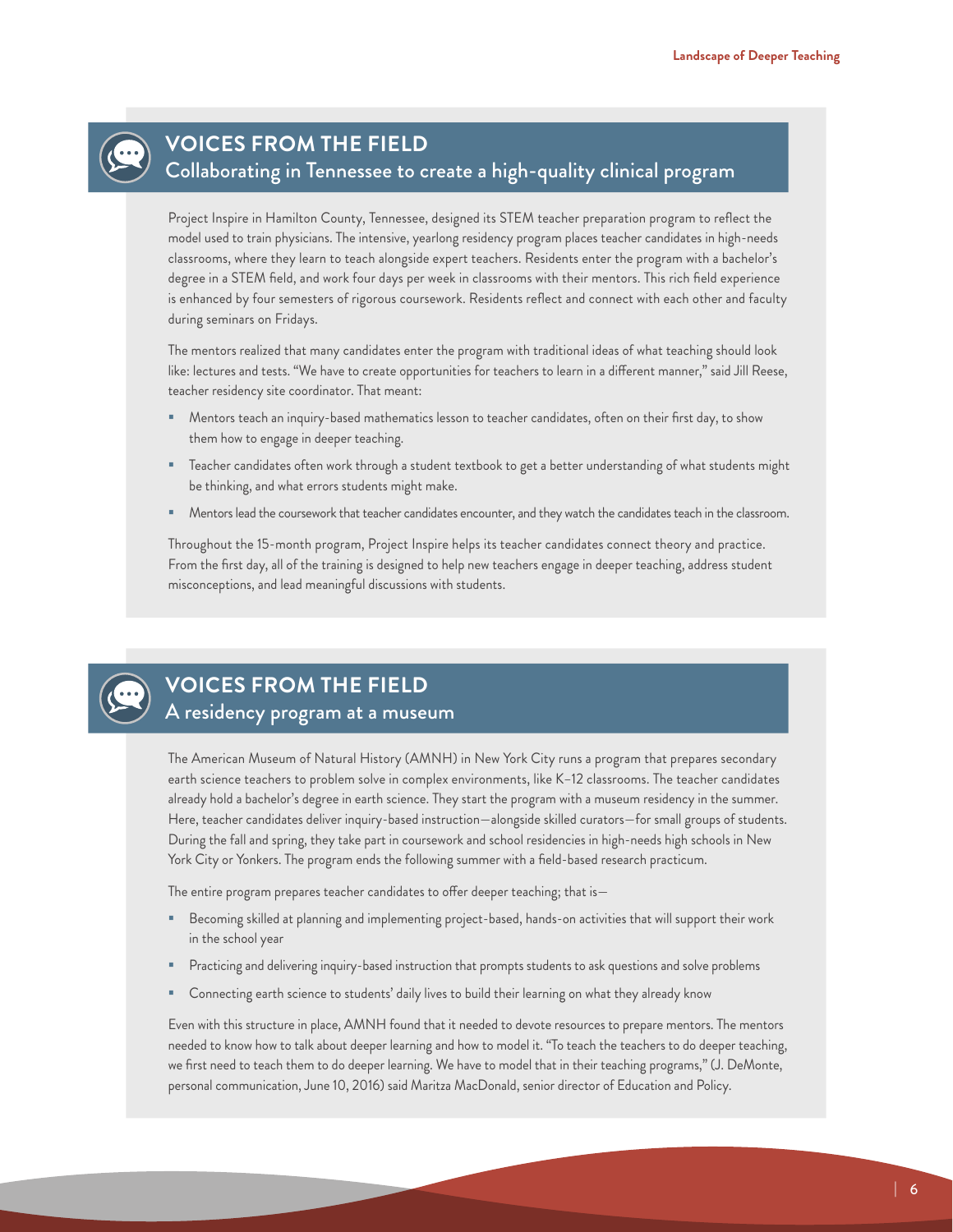# Supporting Teacher Preparation to Teach Deeper Teaching

To expect deeper learning, higher level thinking, and complex problem solving from students, teachers at all levels must have the deeper teaching skills to facilitate deeper learning. To support new teachers, teacher preparation programs should provide models of deeper teaching for teacher candidates during their coursework and field experiences.

Teacher preparation programs, as demonstrated in the previous examples, are already exploring new and innovative ways to meet this goal. Many programs are providing field experiences in non-traditional environments. They are investing in mentor and faculty training focused on deeper teaching and learning. They are also providing increased continuity between coursework and field experiences.

States, school districts, and teacher preparation programs must build structures for teacher candidates that will help focus teacher training on deeper teaching. These organizations will likely have to do their work in diferent ways. It could mean having university faculty who observe each other's teaching. Or it might mean helping mentor teachers learn the skills necessary to help teacher candidates learn how to teach deeply. Ultimately, the more teacher candidates directly participate in and observe deeper learning and deeper teaching, the more likely they are to implement these skills in their classrooms.

# Endnotes

- <sup>1</sup> Teaching Channel. (n.d.). My Favorite No: Learning from mistakes, grades 6–8/math/warm-up [Video]. Retrieved from https://www.teachingchannel.org/videos/class-warm-up-routine
- $^2$  Donovan, M. S., & Bransford, J. D. (Eds.). (2005). How students learn: history, mathematics, and science in the classroom. Washington, DC: The National Academies Press.
- <sup>3</sup> Lampert, M. (2015). Deeper teaching (Students at the Center: Deeper Learning Research Series). Boston, MA: Jobs for the Future. Retrieved from http://www.studentsatthecenter.org/sites/scl.dl-dev.com/files/Deeper-Teaching-120315.pdf
- <sup>4</sup> Cohen, D. K. (2011). Teaching and its predicaments. Cambridge, MA: Harvard University Press.
- <sup>5</sup> Teaching Works, University of Michigan. (n.d.). High-leverage practices. Retrieved from http://www.teachingworks.org/work-of-teaching/high-leverage-practices
- <sup>6</sup> Urban Teacher Residency United. (2015). *Clinically oriented teacher preparation.* Chicago, IL: National Center for Teacher Residencies. Retrieved from http://nctresidencies.org/research-publications/reports/